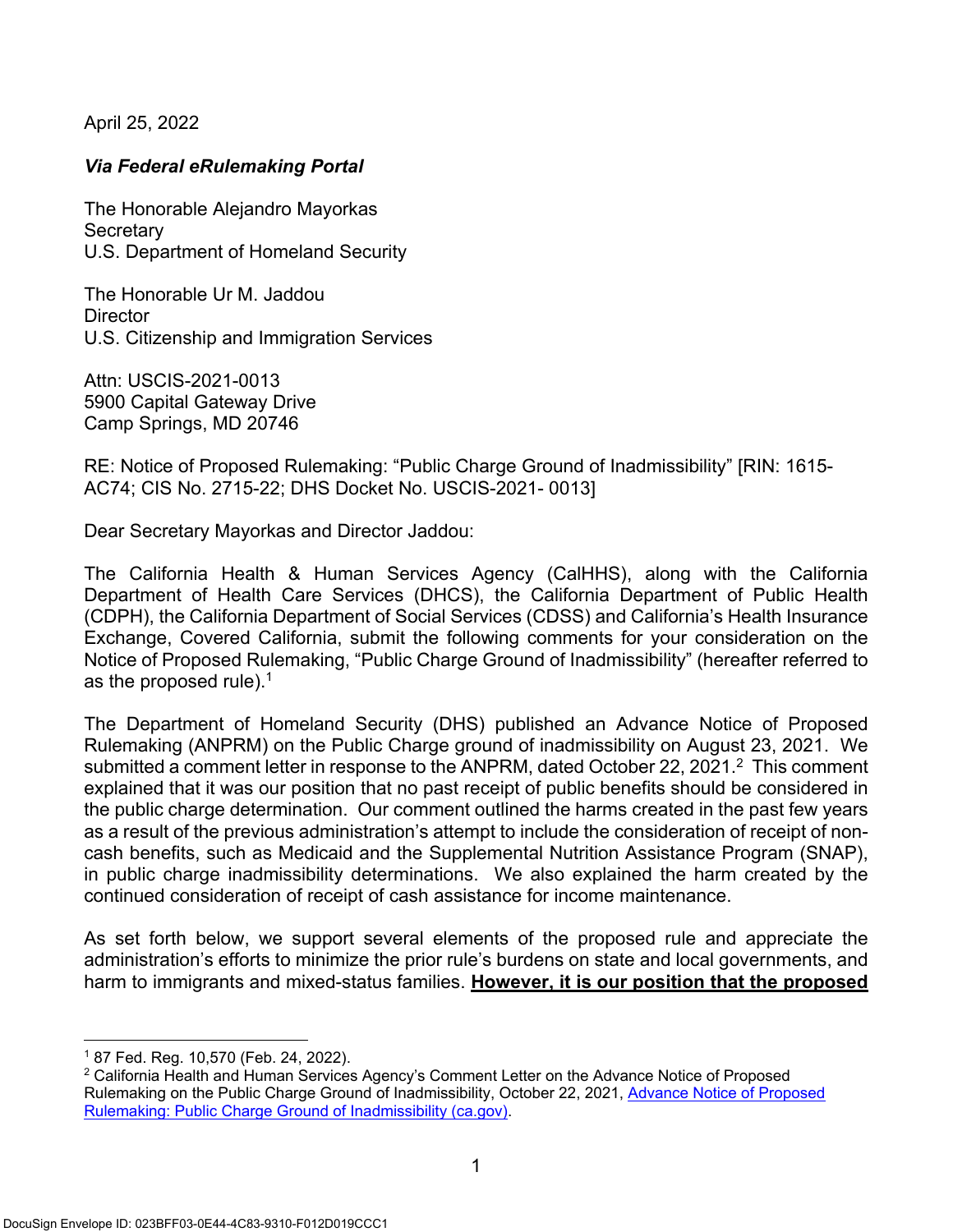### **rule must be amended to exclude any consideration of past receipt of public benefits in the public charge determination.**

## **The proposed rule effectively addresses some of the confusion, inequities, and harm created under past and current public charge rules and policies – but additional clarity with respect to past benefit use is critical.**

Under the prior administration, the process of changing to the public charge ground of inadmissibility, culminating in the 2019 Final Rule on Inadmissibility on Public Charge Grounds (2019 Rule)3, resulted in confusion among Californians eligible for public benefits, fear amongst immigrants and their families, and heightened administrative burdens and costs for public benefit granting agencies at the state and local level. The proposed rule effectively addresses some of these concerns and we support these elements of the proposed rule.

First, the proposed rule removes from consideration in a public charge determination non-cash benefits other than long-term institutionalization at government expense. We agree with the administration that non-cash benefits, including SNAP, housing supports, and Medicaid, should be excluded from consideration. These non-cash benefits are not evidence of primary dependence on the government for subsistence and their inclusion in the 2019 Final Rule had significant chilling effects on immigrant and mixed-status household participation in federal and state public benefits, with resulting detrimental impacts on community health and wellness. The proposed rule also limits the consideration of receipt of public benefits in a public charge determination to instances in which the noncitizen is listed as a beneficiary. We support this limitation as a means of mitigating chilling effects on public benefit participation, particularly in mixed-status households.

The proposed rule includes a list of categories of noncitizens exempt from the public charge ground of inadmissibility and a list of categories of noncitizens eligible to apply for waivers of the public charge inadmissibility ground. We support the inclusion of these lists in any final rule to reduce confusion among immigrant populations as to the applicability of the public charge rule to groups of various status and related chilling effects on public benefit participation.

Finally, the proposed rule requires favorable consideration of an Affidavit of Support Under Section 213A of the Immigration and Nationality Act (INA) in the totality of the circumstances analysis and requires that written denial decisions based on the public charge ground of inadmissibility include a discussion of each of the statutory minimum factors. We support the codification of these elements to ensure that denial decisions are well-supported and only reflect circumstances in which the individual is in fact likely to become primarily dependent on the government for subsistence.

## **The final rule should not include consideration of past receipt of public benefits as part of the public charge determination.**

We provide California residents public benefits and services, including institutional long-term care and cash assistance, with the goal of helping individuals and families get through hard times

<sup>3</sup> 84 Fed. Reg. 41292 (August 14,2019).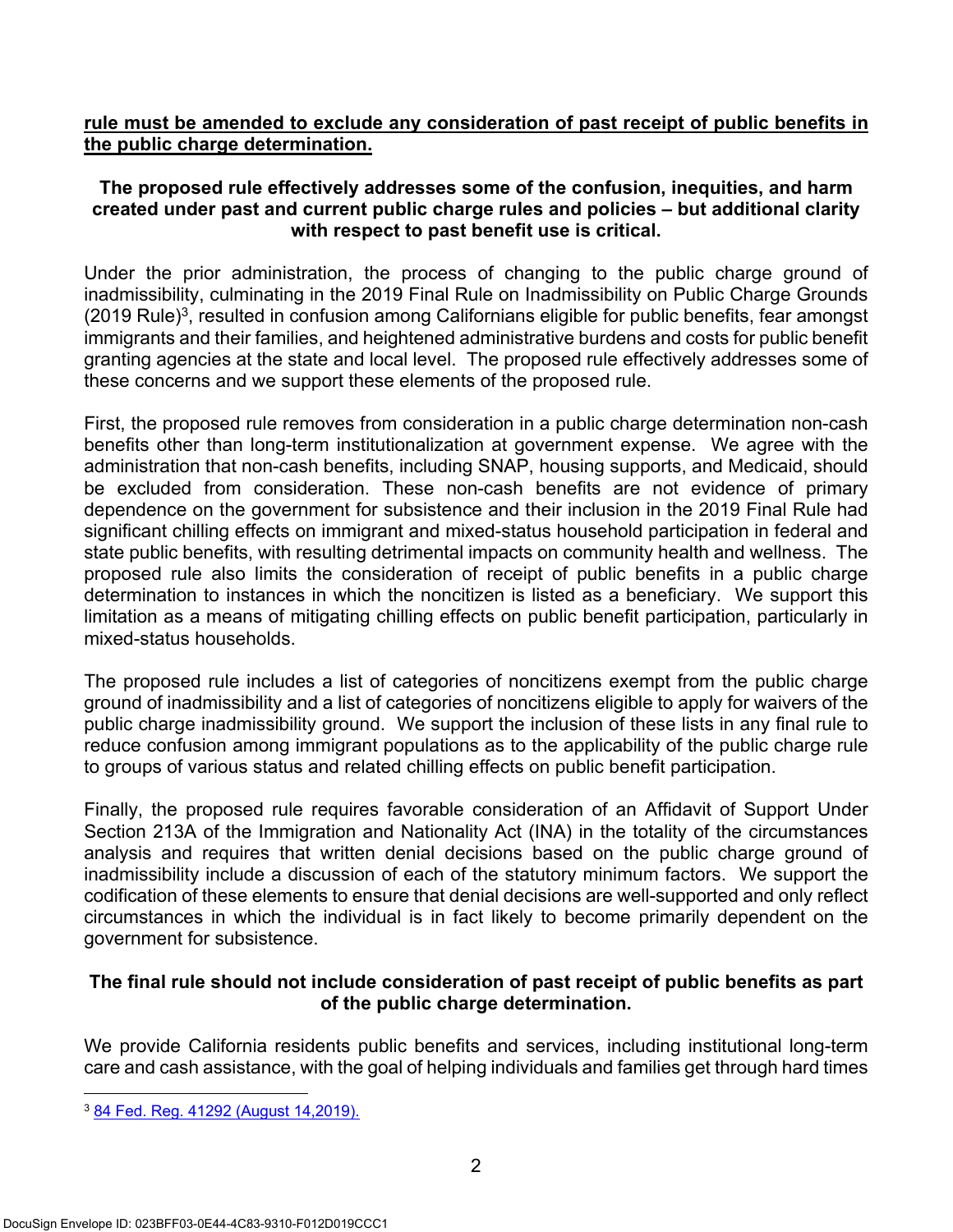and onto a path of financial stability to achieve independence. The proposed rule's consideration of past receipt of a public benefit belies the intent behind federal and state-funded public benefits. Any person, regardless of their socio-economic background, may at some time in their life need public assistance to ensure they and their families are housed, fed, and have access to employment opportunities. The COVID-19 pandemic has made it clear that Californians of all backgrounds are at risk of temporary economic hardship, and this experience is not predictive of their future income. We are opposed to any consideration of past public benefit receipt in a public charge determination because it would undermine our mission to serve, aid, and protect needy and vulnerable children and adults.

California is home to a large immigrant population. As of 2018, twenty-seven percent of California's population, approximately 10.6 million people, are foreign born.4 One in two children has at least one immigrant parent. In California, 74 percent of non-citizens live in households that also have citizens.<sup>5</sup> Nearly 12 percent of the state's total population  $-$  about 4.7 million people – live with an undocumented family member, including about two million children younger than 18 years old. $6$  This proposed rule will lead immigrant individuals and households to forego public benefits that they are eligible to receive and that would enable them to weather a time of crisis because they are fearful of future immigration consequences.

By considering past receipt of public benefits, DHS is undermining key state, Tribal, territorial, and local programs; creating unnecessary burdens for benefit granting agencies; instilling fear in immigrant and mixed-status households; and establishing standards that cannot be enforced equitably. The probative value of such consideration is far outweighed by the harm created. As such, the proposed rule should not consider any past receipt of public benefits or services.

#### **The proposed rule must be amended to remove consideration of past receipt of State, Tribal, territorial, and local cash assistance for income maintenance.**

## *The proposed rule fails to clearly articulate which non-federal cash benefits would be considered; a clear standard cannot be established, and the rule should not cover non-federal cash benefits.*

The proposed rule defines "Public cash assistance for income maintenance" as including "State, Tribal, territorial, or local cash benefit programs for income maintenance (often called 'General Assistance' in the State context, but which also exist under other names)." The proposed rule does not expressly define "income maintenance," nor does it expressly exclude any special purpose or targeted assistance programs. The reference to general assistance is also not helpful as the proposed regulation clearly states that it is not meant to solely consider general assistance. Therefore, the plain language of the regulation is vague and creates a difficult standard for benefit-granting agencies and individuals to interpret.

The analysis accompanying the proposed regulations provides insufficient explanations and has limited legal effect. The analysis explains that it is DHS' intent to exclude a variety of cash

immigrants\_in\_california.pdf (americanimmigrationcouncil.org). 5 *Id*. 6 *Id*.

- 
- 

<sup>4</sup> FACT SHEET Immigrants in California, American Immigration Council, August 2020,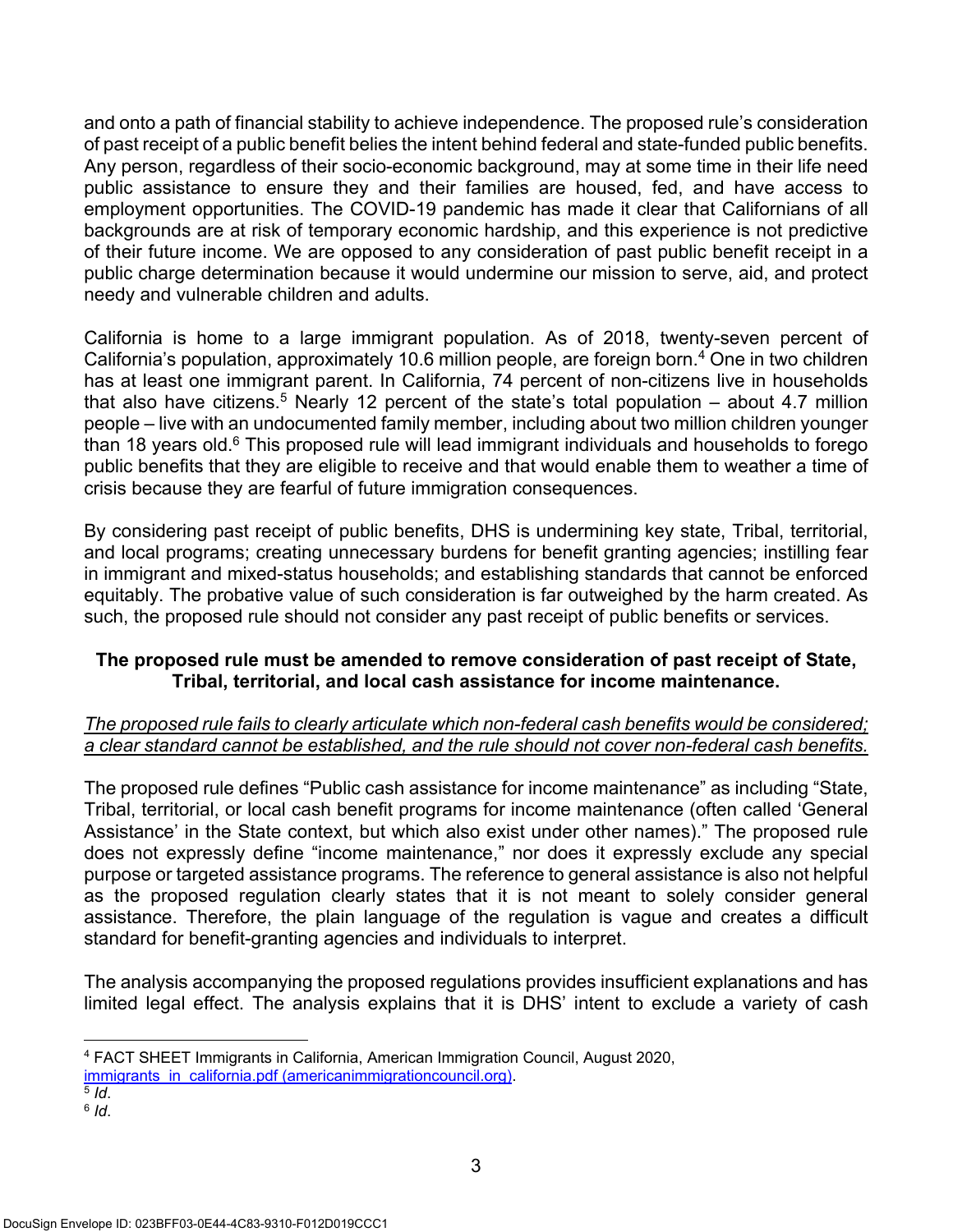assistance payments, including those designed for a specific purpose (e.g., payments meant to cover childcare expenses), emergency or disaster benefits, and benefits to a target population (e.g., Cash assistance specifically for human trafficking survivors). Unfortunately, even this explanation does not include an express list of excluded benefit types or guidelines for determining whether a benefit should be excluded. The analysis also provides only a minimal description of what DHS means by cash and income maintenance. Again, this analysis is insufficient to allow states and local entities to determine which benefits will or will not be considered. Additionally, future administrations may still seek to interpret the proposed regulation in a more expansive manner. If this were to occur, court intervention would be necessary to protect immigrants who accepted benefits in reliance on the analysis.

Guaranteed income pilot projects provide an excellent example of how the proposed rule fails to clearly articulate a standard for determining which benefits will be included for consideration. In California, guaranteed income programs and universal basic income programs are being piloted throughout the state. These pilot programs provide cash payments to households for a limited number of months. Many, if not most, of the programs are being administered by or in conjunction with counties or city governments. For now, much, if not most, of the funding for these pilots is from private donors and non-profit organizations. In 2021, the State of California allocated \$35 million over five years to provide grants to guaranteed income pilots operating in the state. The state funding is limited to those pilots which have additional funding sources. This means that many pilots will be using a mix of private and public funds. Some pilots use a traditional means-test to determine eligibility, while others have means-tests that allow for higher levels of income, and still others rely on the average income for a region, rather than a test for each household. Additionally, some pilots focus on communities or households who have experienced specific harms, including harms created by emergencies or disasters. Neither the proposed regulation, nor the accompanying analysis, create a clear standard for whether such pilots or ongoing programs would be considered for a public charge determination. It is unclear if a pilot benefit would count as a state or local benefit given the mix of public and private funds. It is unclear if a pilot benefit would be considered as "for income maintenance" given the variations in means-testing, the limited period of eligibility, and the program goals, which are typically not focused on the impact to an individual household. It is also unclear if a pilot benefit would be considered if that particular pilot is designed to address the long-term harm of an emergency or disaster.

Guaranteed income programs are typically not designed to be public benefit safety-net programs. The very nature of a guaranteed income project is to raise the income of the community across the board and not to address individual needs or personal circumstances. To exclude immigrants from these projects or to deter them from participating due to public charge concerns would undermine the goals of the pilots and be discriminatory. This harm would occur even though participation is not an accurate indicator of future dependence on the government for subsistence.

Not only does the proposed rule's vagueness create confusion for entities administering these benefits and the potential recipients of the benefits, but it fails to provide a clear standard for immigration officers to apply. In order for an immigration officer to determine whether they should consider receipt of a given benefit in a public charge determination, they would need a detailed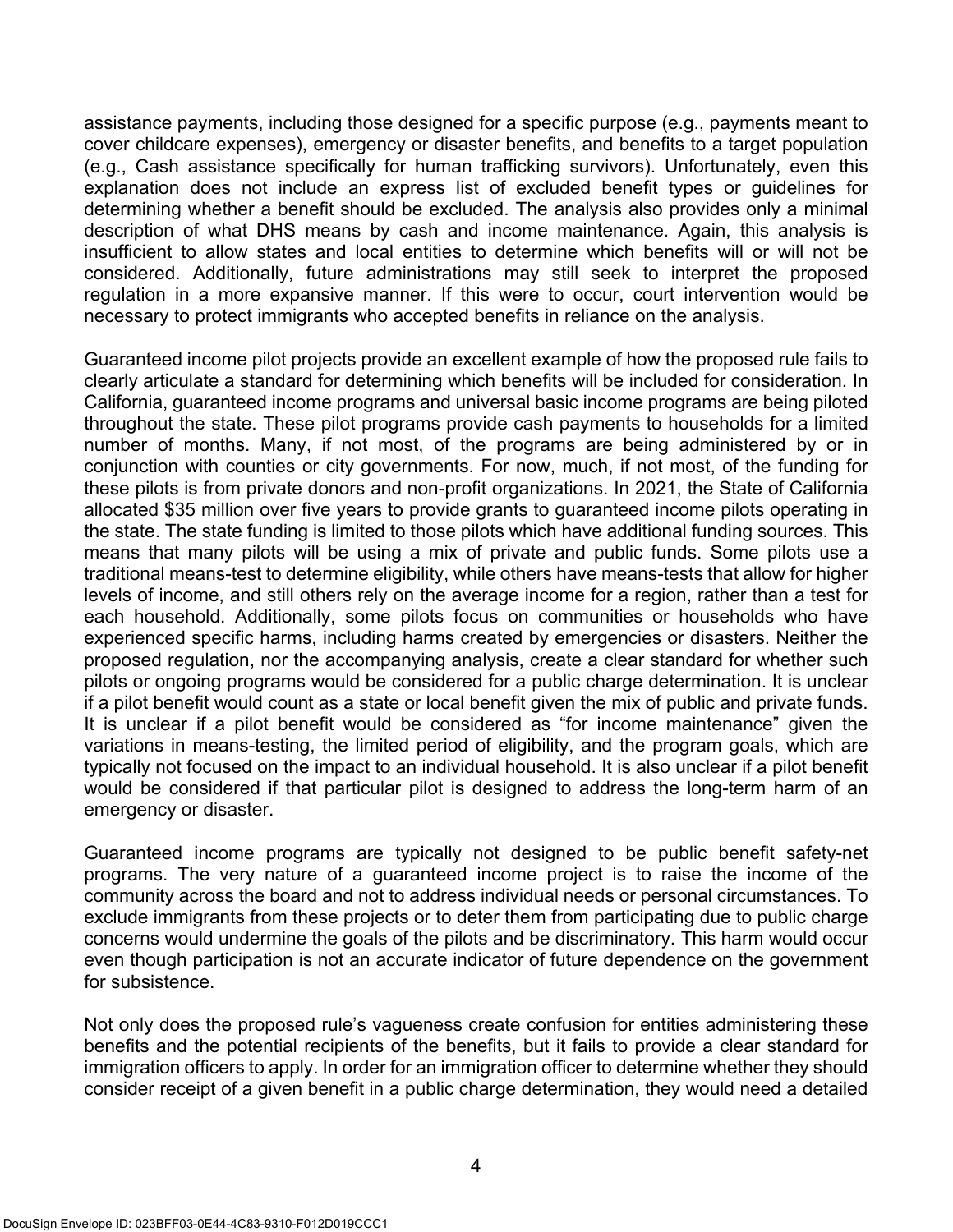understanding of each program, including information that may not be available to pilot participants (e.g., Sources of funding). This is an unreasonable amount of information to expect immigrants to provide or for immigration officers to consider.

It is our belief that it is not possible for DHS to establish a clear standard for non-federal cash assistance programs within regulation given the complexity and variety of programs being administered nationwide. Even if the proposed rule were amended to further define income maintenance or provide exclusions in regulation, there will always be too much variety to clearly include or exclude all programs. As such, the consideration of non-federal cash assistance programs must be removed from the proposed rule.

## *The proposed rule fails to ensure an equitable standard for determination.*

Equitable application of the public charge ground of inadmissibility is not possible under the proposed rule, in large part due to the consideration of past receipt of "State, Tribal, territorial, or local cash benefit programs for income maintenance." Since 1999, USCIS has considered benefits received in public charge determinations without consideration of the varying eligibility requirements for state or local benefits. Past polices also failed to consider the variation in benefit availability between the states and localities nationwide. The proposed rule would continue this inequitable and inaccurate application of the public charge ground of inadmissibility. Without a detailed understanding of each specific benefit's eligibility standards and program goals, it is impossible for an immigration officer to accurately analyze the implications of prior receipt of any given type of benefit in the public charge totality of the circumstances test.

Continuing with the example of the guaranteed income pilot projects: the pilots do not all use the same means-test or other eligibility standards. While some guaranteed income pilots rely on a means-test using the federal poverty level, others use the average median income for a county, which in California is typically multiple times higher than the federal poverty level. Therefore, by considering only receipt of a benefit and not the eligibility standards, program goals, and overall design of each benefit, the proposed rule penalizes individuals who have access to pilots and programs with broader eligibility standards.

Without making a significantly more detailed inquiry into the benefits provided and accounting for differences between benefit availability from state to state, consideration of past receipt of public benefits will create inequitable applications of the public charge ground of inadmissibility. The necessary level of inquiry to establish fair considerations of past receipt of public benefits would create an unmanageable administrative burden for immigrants, benefit-granting agencies, and the immigration officer making the public charge determination. Therefore, consideration of past receipt of non-federal cash assistance will inevitably lead to inequitable application of the public charge ground for inadmissibility.

#### *The proposed rule infringes on the authority of States by penalizing participants in lawfully administered public benefit programs.*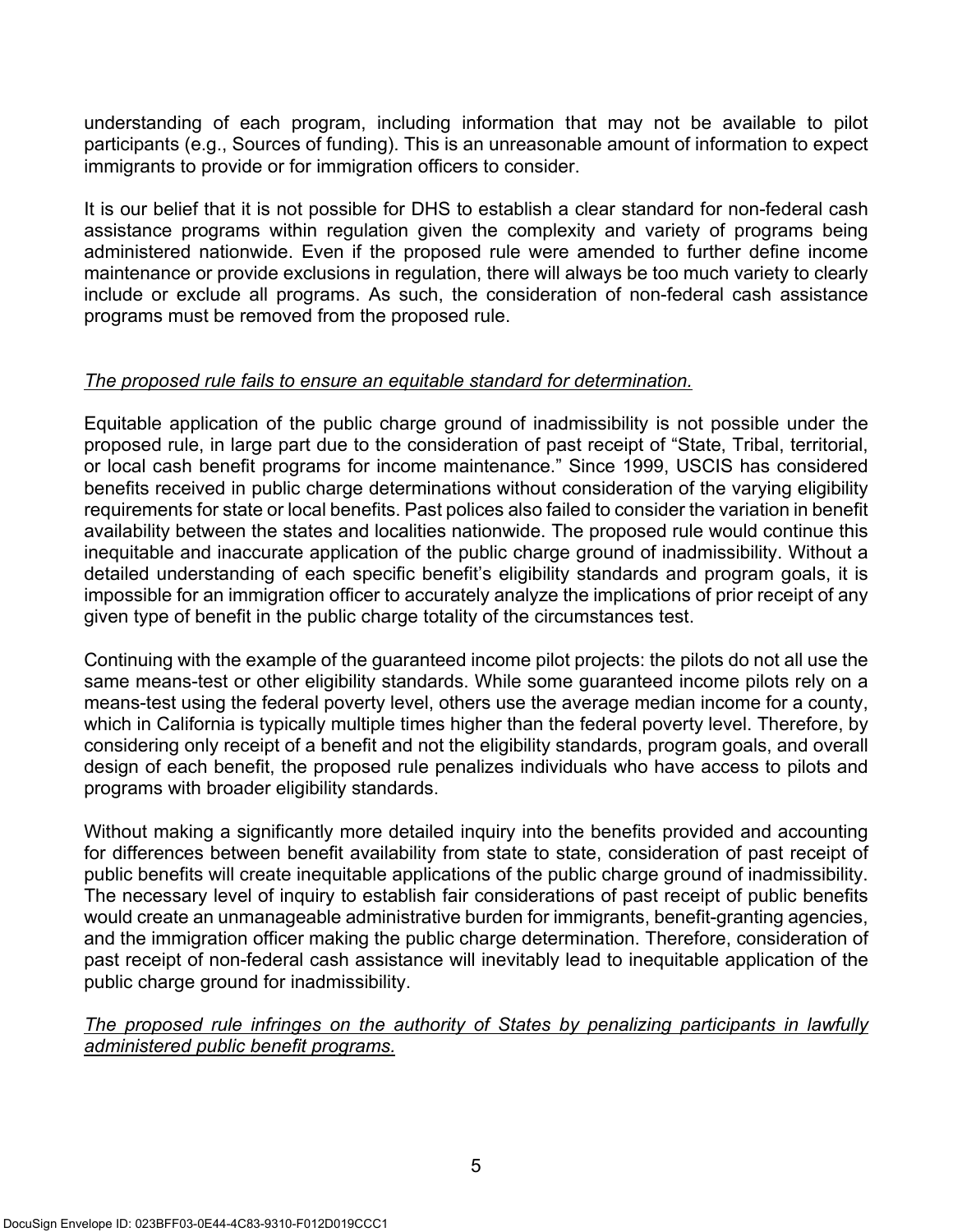Under the Personal Responsibility and Work Opportunity Reconciliation Act (PRWORA) of 1996, states have the authority to issue state and local public benefits to immigrants regardless of their status, so long as the enacted state law affirmatively allows for provision of benefits to immigrants who are not "qualified."7 As a result, some states offer many public benefits to immigrants who are not "qualified" immigrants under PRWORA or who are subject to a waiting period. California offers several such benefits, many of which are cash aid and/or designed to provide state-funded aid to individuals who would be qualified for a given federal benefit program if not for their immigration status. For example, California offers certain immigrants, who are not yet eligible for Supplemental Security Income (SSI), cash assistance via the Cash Assistance Program for Immigrants (CAPI). Additionally, California provides comprehensive full-scope state-only Medi-Cal benefits for individuals without satisfactory immigration status who are otherwise eligible for Medi-Cal but for their immigration status. From a federal perspective, these individuals are only eligible for restricted-scope or emergency-only Medi-Cal services.

Promulgating regulations that are designed to achieve the same effects as changing eligibility requirements for state and local benefits—decreased and foregone enrollment in public benefit programs by certain populations—usurps the authority of state legislatures and of Congress. The proposed rule will undermine the authority provided to the states by the United States Congress (via PRWORA) by penalizing participants in our lawfully established and administered programs. By creating obstacles to an individual's ability to adjust status or their ability to temporarily leave and re-enter the United States should they receive non-federal cash benefits, DHS is directly hindering a state's ability to administer programs authorized by Congress and established by the state legislature. We believe that the proposed rule must be amended to remove consideration of non-federal cash assistance for income maintenance.

#### **The proposed rule must be amended to remove the consideration of past receipt of federal cash assistance.**

By requiring consideration of the receipt of federal cash assistance, the proposed rule perpetuates confusing conflicts between public benefit eligibility and application of the public charge ground of inadmissibility. The proposed rule disregards the federal public benefit eligibility standards created under PRWORA. As DHS is aware, PRWORA significantly restricted immigrants' eligibility for federal, state, and local public benefits.<sup>8</sup> For example, an individual cannot receive Temporary Assistance for Needy Families (TANF) benefits, CalWORKs in California, if they are currently undocumented, a recipient of Temporary Protected Status (TPS), or a holder of certain non-immigrant visas (e.g., student visa). Individuals who are eligible to receive TANF benefits include lawful permanent residents with five years of residence, asylees, refugees, and certain trafficking survivors. Confusingly, the group of individuals who do not qualify for TANF listed above could potentially be subject to a future public charge determination, while the group of qualified immigrants would rarely, if ever, be subject to a future public charge determination.

<sup>7</sup> See 8 U.S.C. section 1621(d).

<sup>&</sup>lt;sup>8</sup> See Personal Responsibility and Work Opportunity Reconciliation Act of 1996, Pub. L. No. 104- 193, section 401, 110 Stat. 2105 (stating that a "qualified alien," as defined by statute, "is not eligible for any public benefit" except as set forth in the statute's exceptions).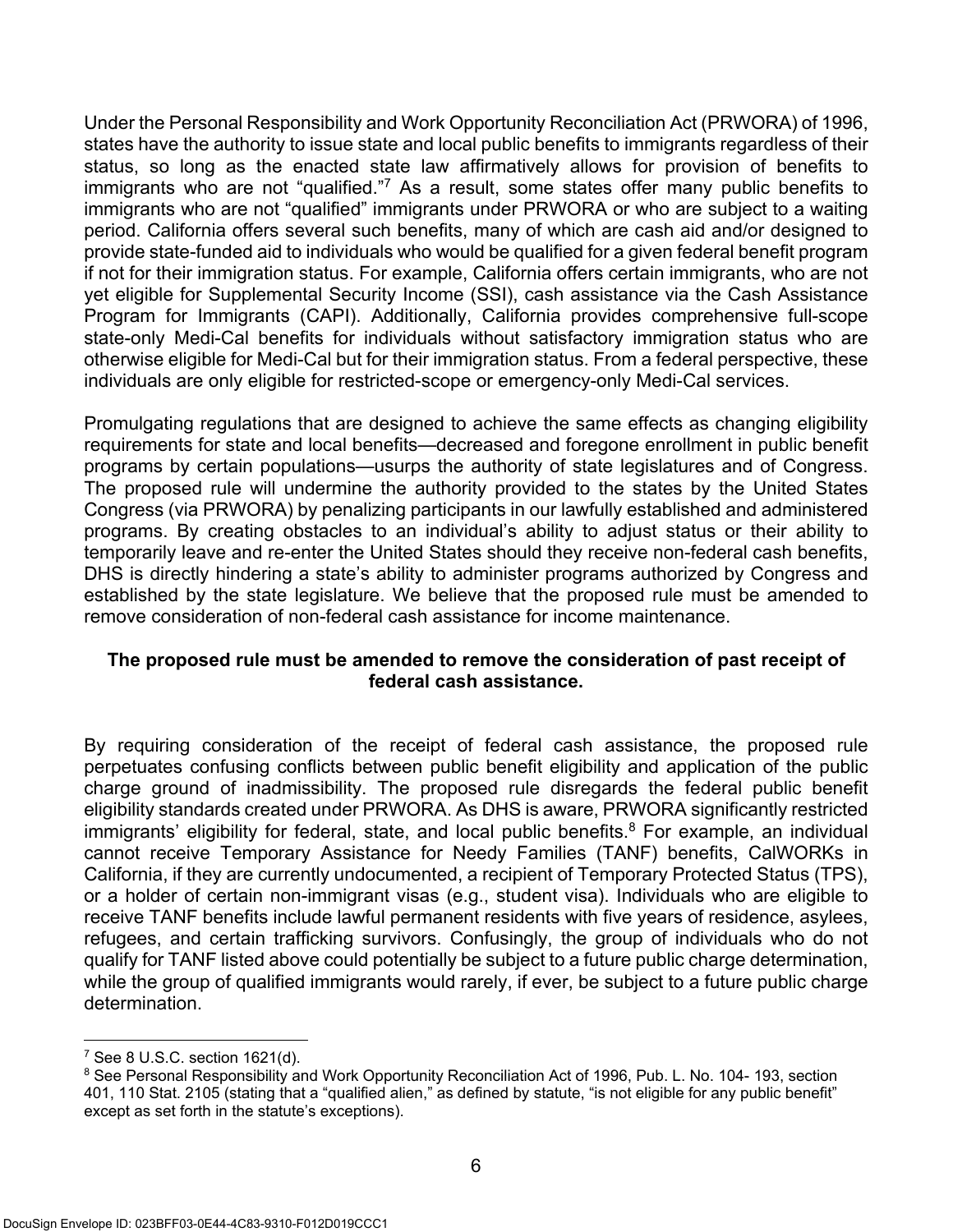Simply put, it is rare that an individual subject to a public charge determination would have previously been eligible to receive the benefits that are considered under both the current and past public charge policies. Therefore, continued inclusion of such consideration in the proposed rule will continue to deter otherwise eligible individuals from participating in public benefit programs and is not a useful indicator in the overall public charge determination.

The incongruity between public benefit eligibility and the proposed rule will perpetuate confusion amongst recipients, applicants, and the public benefit granting agencies. County eligibility workers, who are not immigration law specialists, cannot advise individuals on their likelihood of being subject to a future public charge determination. As a result, public benefit granting agencies are limited to providing feedback on which benefits may be considered under current public charge policy and advising individuals to seek counsel from an immigration legal services expert to see whether they may be subject to a public charge test in the future. This messaging is confusing, does not effectively address applicant and recipient concerns, and leads qualifying individuals to forego needed public benefits for which they are eligible.

It is important to note that it is the province of Congress, not DHS, to change the statutory eligibility requirements for TANF and SSI. As previously explained above, promulgating regulations that are designed to achieve the same effects as changing eligibility requirements for federal benefits—decreased and foregone enrollment in public benefit programs by certain populations—usurps the authority of Congress. If Congress wanted to achieve additional selfsufficiency or cost-savings goals, it could alter the eligibility rules for the enumerated programs. Congress has declined to do so, and in fact expanded eligibility for some federal benefit programs following the enactment of PRWORA in 1996. As such, we believe that the proposed rule must be amended to remove consideration of federal cash assistance for income maintenance from the public charge determinations.

#### **The proposed rule fails to accurately consider administrative burdens for public benefit granting agencies.**

As state government public benefit granting agencies, we provide state administration and oversight of both federal and state public benefits. We work in conjunction with county welfare departments, county health officers, non-profit organizations, contractors, and school districts to administer those federal and state public benefits to individuals and communities. As part of the state-level administration, we provide policy guidance and public-facing materials addressing issues such as public charge to ensure that messaging is consistent across the state and locallevel administering organizations. Additionally, the state-level public benefit granting agencies are responsible for designing and implementing new public benefit and services programs. The proposed rule will continue to require significant administrative workload, state costs, and county costs while also continuing an insurmountable public messaging issue.

It is in part the responsibility of the state agency overseeing the federal and state public benefit programs to ensure that accurate and consistent public outreach and messaging materials are provided to county and non-profit partners as well as the public at large. The development of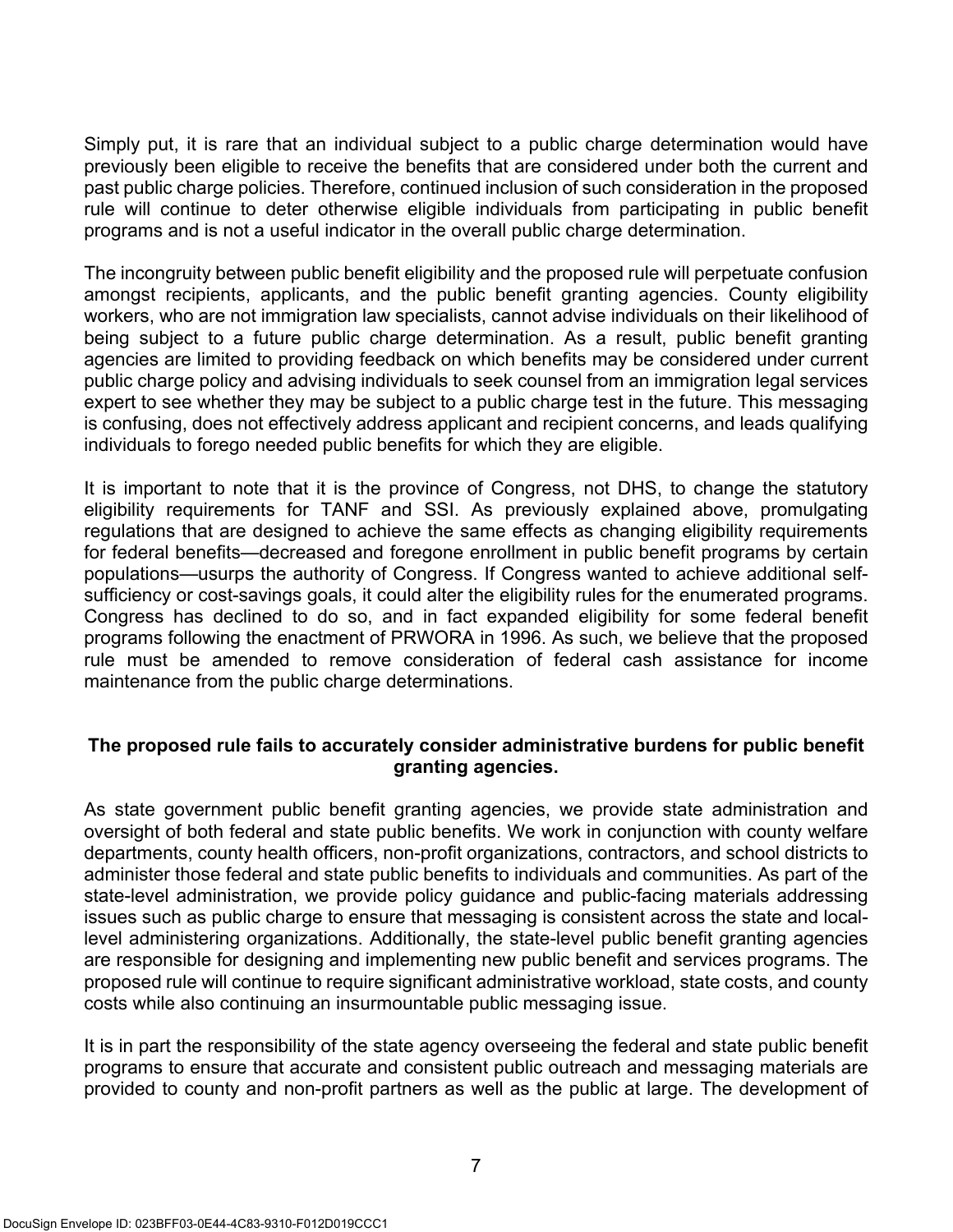clear and simple messaging on the topic of public charge has been difficult given the complex nature of immigration law and the repeated changes to the public charge policy and rule.

Unfortunately, it is not possible to create an outreach document that serves to inform each immigrant as to whether or not they will be subject to a future public charge determination and, if so, which benefits may be considered in that determination. To address this issue, the public messaging created by California's public benefit granting agencies instructs recipients to seek legal counsel and provide a link to state funded legal services non-profits. In 2018, CDSS awarded a state-funded grant of \$1,212,000 entitled Public Benefits for Immigrants Outreach (PBIO) to a non-profit partner to provide technical assistance and training materials for legal service providers and community advocates on public charge. An additional \$1,000,000 was issued under this grant program in 2019. Under the PBIO grant program, 40,912 individuals received training on the public charge ground for inadmissibility and related immigration and public benefit eligibility issues. CDSS also awarded \$228,000 in funding to a nonprofit partner to train county staff and eligibility workers on public charge.

In California, county welfare departments (CWDs) are responsible for the administration of many of our public benefit programs including Medi-Cal, California Work Opportunity and Responsibility to Kids (CalWORKs), Refugee Cash Assistance (RCA), the Trafficking and Crime Victims Assistance Program (TCVAP), CAPI, and certain guaranteed income projects. While CWD eligibility workers are not permitted to provide legal counsel on an individual's immigration case, it is necessary that they have a working knowledge of what the public charge policy is and how to answer questions regarding public charge from applicants or recipients of public benefits. To address this need, we awarded a state-funded grant of \$228,400 in 2019 to a non-profit partner to conduct trainings and develop reference materials for CWD eligibility workers on the topic of public charge. Under this grant, 1,830 county workers received trainings and materials.

As these examples show, it is clear that the 2019 Rule cost California millions of dollars in staff time and grant funding. However, the continued consideration of past receipt of public benefits under the proposed rule would require the State to fund analysis of new programs, creation of public outreach materials, and training for staff and partner organizations. The removal of consideration of past receipt of public benefits from the proposed rule would save federal, state, and local benefit granting agencies significant funding each year and allow for simpler and more effective administration of public benefit programs.

\*\*\*

Congress has authorized states to exclude certain immigrant groups from PRWORA's restrictions on immigrant eligibility for public benefit programs. Under this authority, California uses cash assistance programs to address a wide range of emergent and continuing economic concerns including response to the harms caused by the COVID-19 pandemic. California has spent millions of dollars attempting to educate and inform individuals on their eligibility for necessary public benefits and the potential public charge implications. The confusion and fear caused by the public charge rule has been a significant barrier for effective administration of